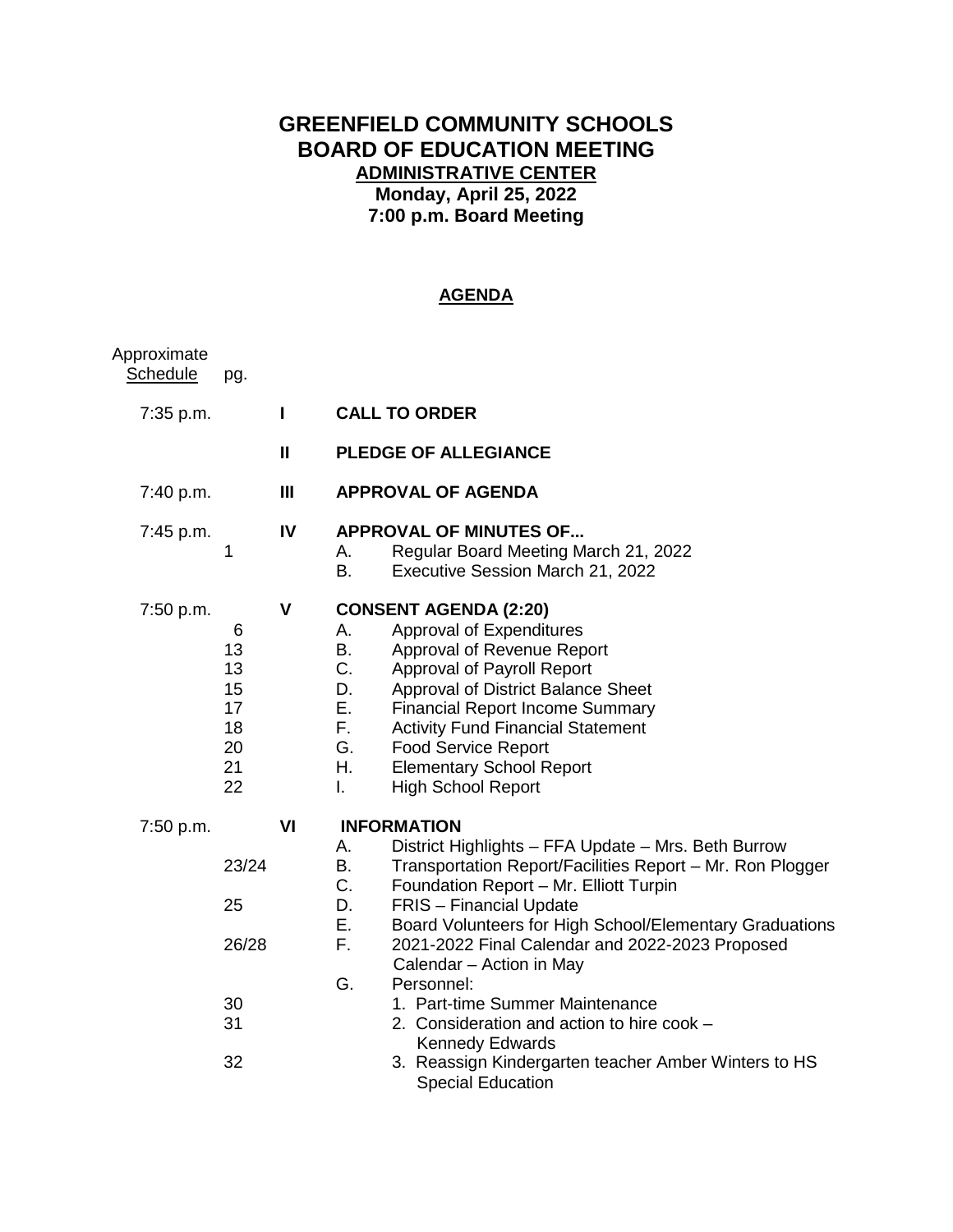| 33<br>34<br>35<br>36<br>37<br>38<br>45<br>48<br>49<br>50<br>54 |            | 4. Approve Resignation of Family and Consumer Science<br>Teacher - LuAnn Hubbard<br>5. Authorize superintendent to post for a full-time Family<br>and Consumer Science Teacher<br>6. Approve Full-time Bus Driver/Custodian for 40 hours<br>per week - David Bishop<br>7. Consideration and action to hire Head Cheerleading<br>Coach - Rachael Rives<br>8. Consideration and action to hire Asst. Cheerleading<br>Coach - Rachel Costello<br>Η.<br><b>IESA Renewal 2022</b><br>$\mathbf{L}$<br>Consideration and action to approve HLS Amendment 19<br>J.<br><b>ESSER III Update and Discussion</b><br>Κ.<br><b>Evidence-Based Funding Update</b><br>Consideration and action to approve GNW Coop<br>L.<br>Addendum 2<br>Consideration and action to approve Phone System Bid<br>М.<br>Approve purchase of two Promethean Boards<br>N.                                                                                                                                                                              |
|----------------------------------------------------------------|------------|----------------------------------------------------------------------------------------------------------------------------------------------------------------------------------------------------------------------------------------------------------------------------------------------------------------------------------------------------------------------------------------------------------------------------------------------------------------------------------------------------------------------------------------------------------------------------------------------------------------------------------------------------------------------------------------------------------------------------------------------------------------------------------------------------------------------------------------------------------------------------------------------------------------------------------------------------------------------------------------------------------------------|
| 55                                                             |            | Jr. High Baseball/Softball COOP Invoice<br>O.                                                                                                                                                                                                                                                                                                                                                                                                                                                                                                                                                                                                                                                                                                                                                                                                                                                                                                                                                                        |
| 7:55 p.m.                                                      | VII        | <b>OPPORTUNITY FOR CITIZENS TO SPEAK**</b>                                                                                                                                                                                                                                                                                                                                                                                                                                                                                                                                                                                                                                                                                                                                                                                                                                                                                                                                                                           |
| 8:00 p.m.                                                      | VIII<br>Α. | <b>EXECUTIVE SESSION</b><br>For the purpose of considering the appointment, employment,<br>compensation, discipline, performance, or dismissal of specific<br>employees or any other issues that may be properly considered<br>under executive session rules.                                                                                                                                                                                                                                                                                                                                                                                                                                                                                                                                                                                                                                                                                                                                                        |
| 8:20 p.m.                                                      | IX         | <b>ACTION ITEMS</b><br>Α.<br>Personnel:<br>1. Authorize Superintendent to Post for Part-time<br><b>Summer Maintenance</b><br>2. Consideration and action to hire cook -<br><b>Kennedy Edwards</b><br>3. Consideration and action to reassign Kindergarten<br>teacher Amber Winters to HS Special Education<br>4. Approve Resignation of Family and Consumer Science<br>Teacher - LuAnn Hubbard<br>5. Authorize superintendent to post for a full-time Family<br>and Consumer Science Teacher<br>6. Approve Full-time Bus Driver/Custodian for 40 hours<br>per week – David Bishop<br>7. Consideration and action to hire Head Cheerleading<br>Coach - Rachael Rives<br>8. Consideration and action to hire Asst. Cheerleading<br>Coach - Rachel Costello<br>Approve Bids (Dairy and Refuse Collection)<br>В.<br>C.<br>Authorize Board Members, Superintendent, and/or other<br>District Staff to attend the IASB Conference in Chicago in<br>November, 2022<br>Consideration and action upon Facilities Report<br>D. |